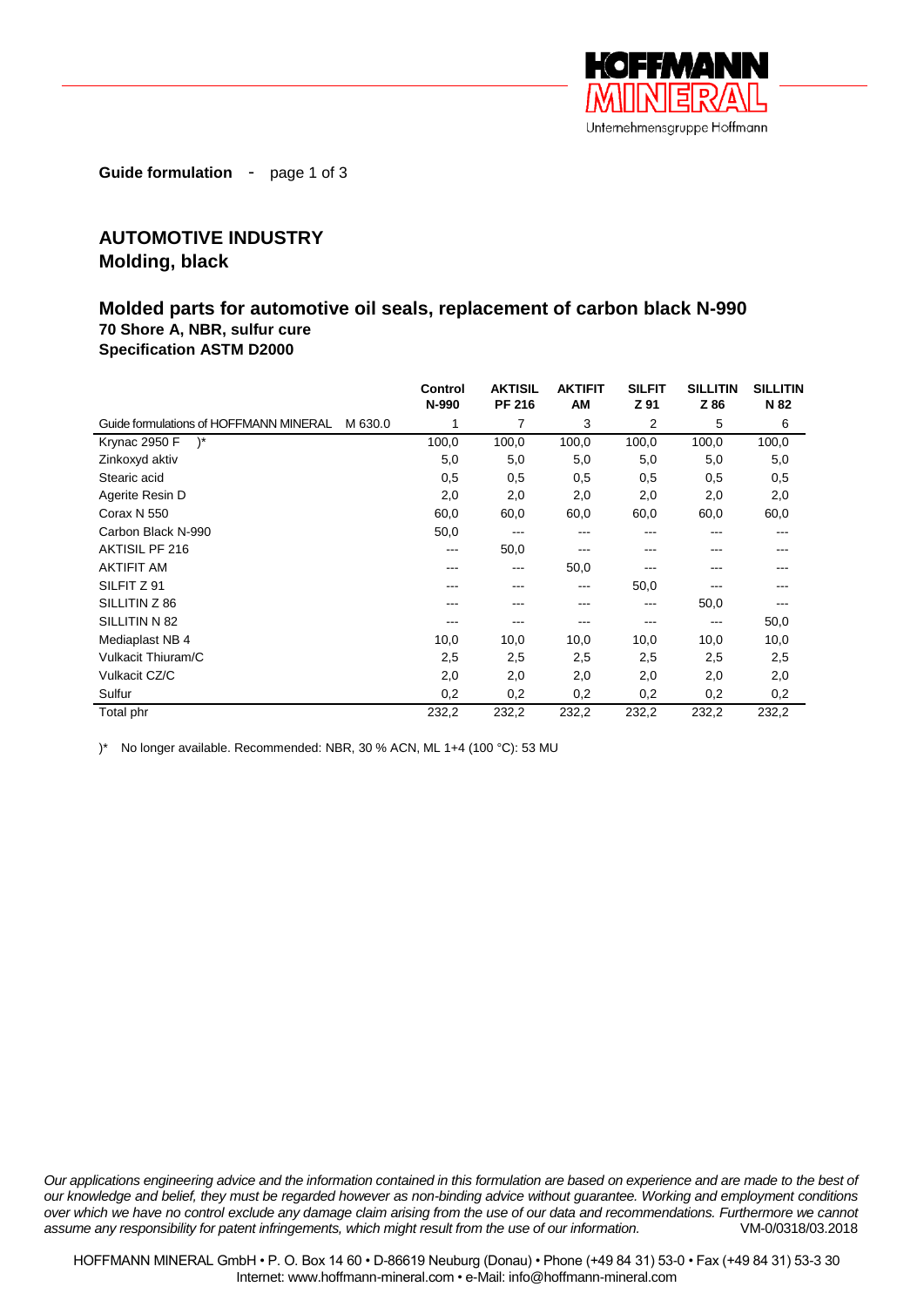

## **Guide formulation** - page 2 of 3

|                               |                       |                   | Control<br>N-990 | <b>AKTISIL</b><br><b>PF 216</b> | <b>AKTIFIT</b><br>AM | <b>SILFIT</b><br>Z 91 | <b>SILLITIN</b><br>Z 86 | <b>SILLITIN</b><br>N 82 |                    |
|-------------------------------|-----------------------|-------------------|------------------|---------------------------------|----------------------|-----------------------|-------------------------|-------------------------|--------------------|
|                               |                       | M 630.0           | $\mathbf{1}$     | $\overline{7}$                  | 3                    | $\overline{2}$        | 5                       | 6                       |                    |
| <b>Mooney Viscosity</b>       |                       |                   |                  |                                 |                      |                       |                         |                         |                    |
| ML (1+4) 100°C                | DIN 53523, T3         | MU                | 78               | 78                              | 74                   | 75                    | 80                      | 82                      |                    |
| ML (1+4) 120°C                | DIN 53523, T3         | MU                | 58               | 62                              | 56                   | 57                    | 63                      | 62                      |                    |
| <b>Mooney Scorch</b>          |                       |                   |                  |                                 |                      |                       |                         |                         |                    |
| ML (5 MU) 120°C               | DIN 53523, T4         | min               | 15               | 16                              | 12                   | 14                    | 13                      | 16                      |                    |
| Rotorless curemeter, 170°C    |                       |                   |                  |                                 |                      |                       |                         |                         |                    |
| $M_{min}$                     | DIN 53529, T3         | Nm                | 0.09             | 0.10                            | 0.09                 | 0.10                  | 0.11                    | 0.10                    |                    |
| $M_{\textrm{max}}$            | DIN 53529, T3         | Nm                | 0.70             | 0.68                            | 0.64                 | 0.63                  | 0.61                    | 0.60                    |                    |
| t <sub>5</sub>                | DIN 53529, T3         | min               | 0.61             | 0.65                            | 0.56                 | 0.60                  | 0.60                    | 0.63                    |                    |
| $t_{10}$                      | DIN 53529, T3         | min               | 0.86             | 0.90                            | 0.76                 | 0.84                  | 0.84                    | 0.88                    |                    |
| $t_{90}$                      | DIN 53529, T3         | min               | 3.3              | 2.8                             | 2.7                  | 2.8                   | 2.7                     | 2.7                     |                    |
| $\mathsf{V}_{\mathsf{max}}$   | DIN 53529, T3         | Nm/min            | 0.39             | 0.46                            | 0.36                 | 0.36                  | 0.35                    | 0.36                    |                    |
| Time $V_{\text{max}}$         | DIN 53529, T3         | min               | 1.87             | 1.48                            | 1.86                 | 1.89                  | 1.74                    | 1.68                    |                    |
| <b>Mechanical properties</b>  |                       |                   |                  |                                 |                      |                       |                         |                         | <b>ASTM D2000</b>  |
| Press cure 5 min @ 170°C      |                       |                   |                  |                                 |                      |                       |                         |                         | <b>Base values</b> |
| Density                       | DIN EN ISO 1183-1     | q/cm <sup>3</sup> | 1.283            | 1.340                           | 1.343                | 1.343                 | 1.342                   | 1.340                   |                    |
| <b>Hardness</b>               | DIN ISO 7619-1        | Shore A           | 70               | 67                              | 67                   | 67                    | 67                      | 65                      | $70 \pm 5$         |
| Tensile strength              | DIN 53504, S2         | MPa               | 15.6             | 15.1                            | 13.6                 | 14.1                  | 13.9                    | 12.6                    | > 10 / > 14        |
| Modulus 50 %                  | DIN 53504, S2         | MPa               | 2.2              | 2.4                             | 2.0                  | 2.0                   | 1.9                     | 1.9                     |                    |
| Modulus 100 %                 | DIN 53504, S2         | MPa               | 5.0              | 5.1                             | 3.7                  | 3.7                   | 3.7                     | 3.2                     |                    |
| Modulus 200 %                 | DIN 53504, S2         | MPa               | 12.2             | 11.4                            | 7.5                  | 7.4                   | 7.6                     | 6.5                     |                    |
| Modulus 300 %                 | DIN 53504, S2         | MPa               | $\sim$ $\sim$    | 14.9                            | 11.7                 | 11.8                  | 12.0                    | 10.7                    |                    |
| Elongation at break           | DIN 53504, S2         | %                 | 286              | 309                             | 367                  | 381                   | 377                     | 382                     | > 250              |
| Rebound                       | DIN 53512             | ℅                 | 39               | 39                              | 39                   | 39                    | 39                      | 39                      |                    |
| Tear resistance               | DIN ISO 34-1, A       | N/mm              | 9.2              | 9.6                             | 11.0                 | 10.7                  | 10.8                    | 12.1                    |                    |
| Compression set               | <b>DIN ISO 815, B</b> |                   |                  |                                 |                      |                       |                         |                         |                    |
| 22 h @ 100°C, 25 % deflection |                       | $\%$              | 15.7             | 19.1                            | 15.9                 | 17.6                  | 22.2                    | 23.4                    | < 25               |
| Air aging, 70 h @ 125°C       |                       |                   |                  |                                 |                      |                       |                         |                         | Grade $2 + 3$      |
| $\Delta$ Hardness             |                       | Shore A           | $+9$             | $+10$                           | $+9$                 | $+9$                  | $+9$                    | $+10$                   | 0/115              |
| $\Delta$ Tensile strength     |                       | ℅                 | $+5.8$           | $+7.8$                          | $+9.0$               | $-3.3$                | $+1.8$                  | $+3.5$                  | max. -25           |
| $\Delta$ Modulus 50 %         |                       | ℅                 | $+103$           | $+93$                           | $+105$               | $+81$                 | $+91$                   | $+96$                   |                    |
| $\Delta$ Elongation at break  |                       | %, rel.           | $-37$            | $-39$                           | $-36$                | $-39$                 | $-36$                   | $-45$                   | max. -50           |

*Our applications engineering advice and the information contained in this formulation are based on experience and are made to the best of our knowledge and belief, they must be regarded however as non-binding advice without guarantee. Working and employment conditions over which we have no control exclude any damage claim arising from the use of our data and recommendations. Furthermore we cannot assume any responsibility for patent infringements, which might result from the use of our information.* VM-0/0318/03.2018